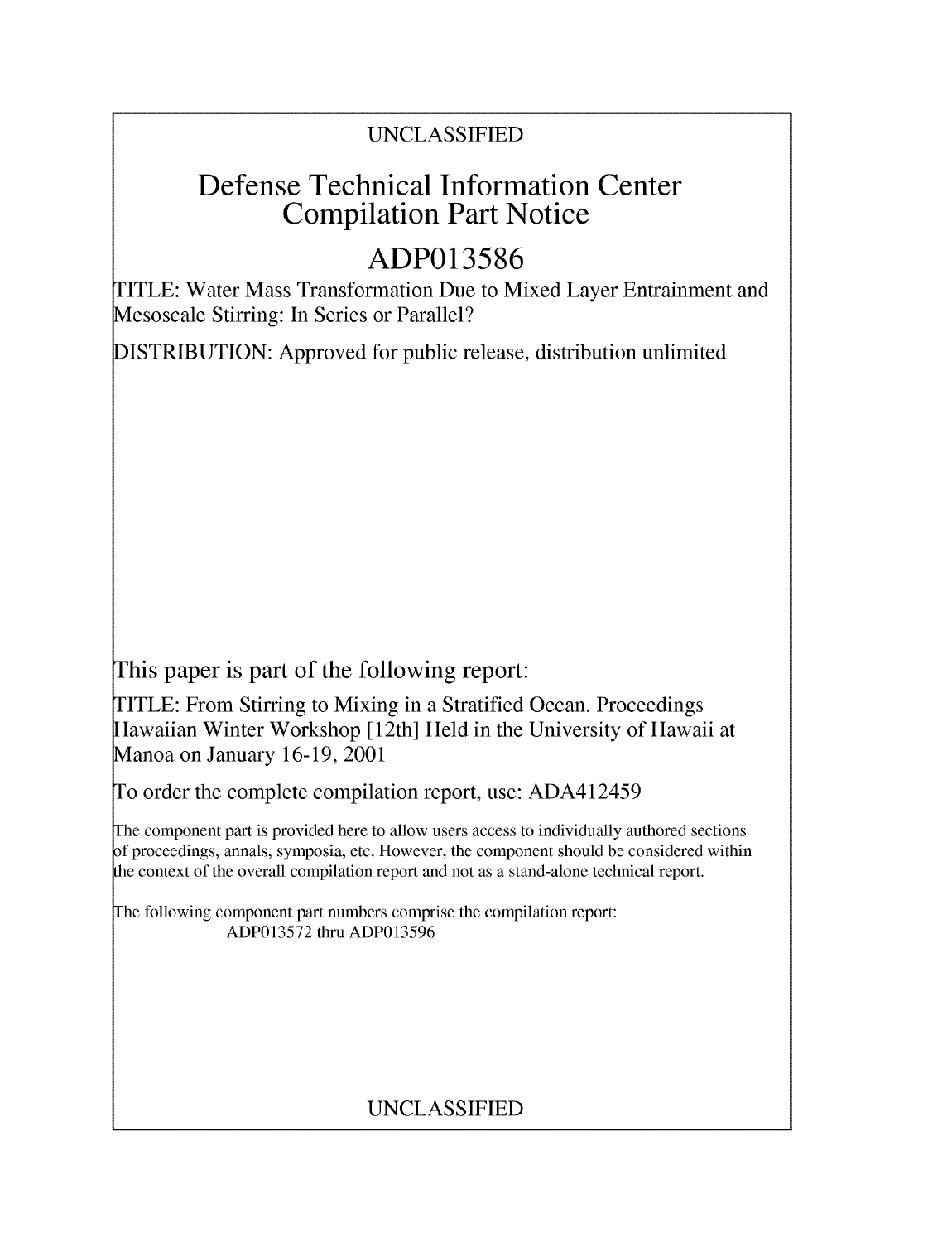## Water mass transformation due to mixed layer entrainment and mesoscale stirring: In series or parallel?

## A. Tandon

Physics Department, College of Engineering, and School for Marine Science and Technology, University of Massachusetts, North Dartmouth MA 02747. (e-mail: atandon@umassd.edu)

Abstract. The convergence of advective and diffusive buoyancy flux must match the air-sea buoyancy flux between two outcropping isopycnals. This leads to a diagnostic framework for water mass transformation in which a myriad of different processes can be incorporated under a unifying balance. We review how the diapycnal advection due to ubiquitous mixed layer entrainment can be included in this framework, and we estimate its contribution to the large scale transformation. We also consider how decomposing the flow and buoyancy field into mean, eddy and turbulent parts leads to clarifying the interaction of mixed layer and mesoscale (or sub-mesoscale) eddies in the overall large scale balance.

### **1.** Introduction

water mass formation rates for specific density classes are central to understanding the diabatic ocean circulation. Accurate quantification of water mass formation rates is also important for understanding variability in Diapycnal oceanic heat and freshwater fluxes and their contribution to climate. Advection

The current description of water mass transformation was formulated by Walin (1982), who proposed that the poleward surface drift in the ocean can be determined directly by the air-sea heat flux  $-B_0$  at the Figure 1. A schematic of the diapycnal advection  $F(T)$ surface.<sup>1</sup> This led Walin to suggest the relation considered by Walin (1982). The net surface heat flux

$$
F(T) = B_0 \frac{dS}{dT}
$$
 (1)

flow rate), and  $\delta S$  is the area enclosed between the two mulation assumed negligible mixing in the upper ocean. isotherm outcrops as shown in Figure 1. In the same year that Walin proposed his ideas about

in diagnostic calculations (Tziperman 1986, Speer and sought to constrain the values of diapycnal mixing by Tziperman 1992). These calculations showed close cor- considering the heat budget of the isotherms that outrespondence between the water mass formation derived crop in the tropics and are subject to net heat gain by the diathermal advection from the Walin relation through the year as shown in Figure 2. and the estimated rates of water mass formation for In this case, since by definition the net change in the



is balanced by a net advective flux at the surface.

Sub-Tropical mode water and the Sub-Polar Mode Wawhere  $F$  is the cross-isotherm advection (volumetric ter from observations. However, the Walin (1982) for-

This relationship was subsequently successfully used this diathermal advection, Niiler *and Stevenson* (1982)

mean annual isothermal position is zero, there cannot <sup>1</sup>The interest in water mass formation rate in specific density be a net diathermal advection and the net heat flux

classes has followed various diagnostics, e.g. in Walin (1982) must be balanced by a net diffusive flux due to mixarising out of considering budgets with heat fluxes and isotherms, ing. Therefore, at least in the limiting case of closed and in other studies, the distribution of isopycnals and buoyancy fluxes. Thus we retain the symbol *B*<sub>0</sub> for both surface heat fluxes mean isopycnal surfaces, the role of diffusive flux due and surface buoyancy fluxes. The surface of the surface drift of the surface drift of the surface drift of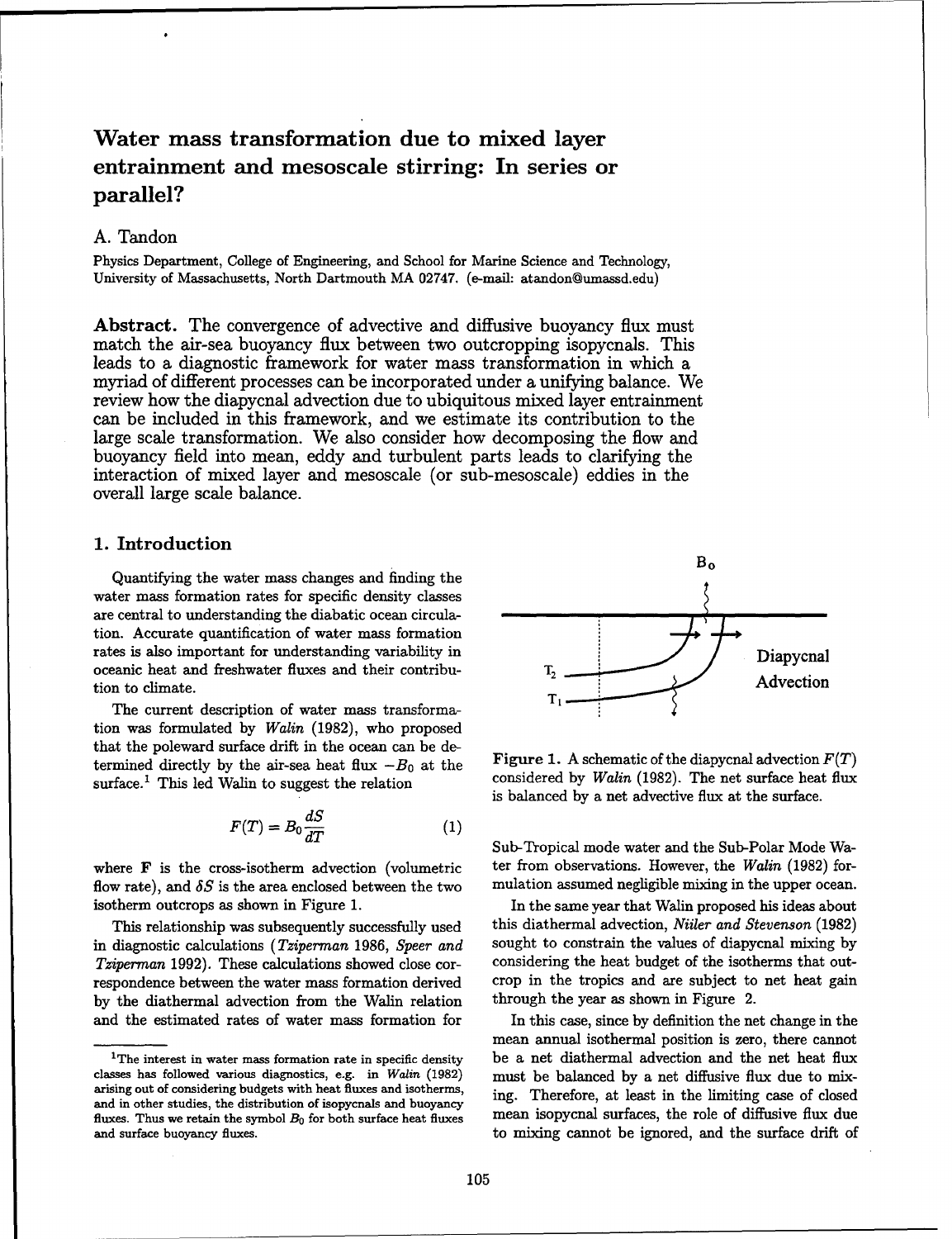106 *TANDON*



Figure 2. A schematic of the outcropping tropical an-<br>Figure 4. Garrett et al. (1995)'s ideal case. With no by a net diffusive flux due to mixing. sea transformation, or,  $A = F$ .



outcropping isopycnals b and  $b + \delta b$  must be balanced by convergence of diapycnal advective flux due to ad-<br>by convergence of diapycnal advective flux due to ad-<br>existent  $f(t)$  and diffusive flux  $D(t)$ . From Consett at vertical isopycnals, vertical mixing  $D(b)$  makes no convection  $A(b)$  and diffusive flux  $D(b)$ . From Garrett et

the Walin formulation. They insisted that considering diapycnal advection from less buoyant to more buoyant position would require diapycnal mixing, since other- Walin's convention in Figure 1). This is an important wise the isopycnal would simply be advected around by idealization, since in this case the diapycnal advection the flow. As Figure **3** shows, the convergence of the di- can be fully diagnosed by surface buoyancy flux and apycnal advective and diffusive fluxes must match the surface buoyancy outcrop distribution. air-sea buoyancy flux between two isopycnals. *Speer* (1997) evaluated F(b) and A(b) using a hy-



nual mean isotherms considered by Niiler and Steven- horizontal mixing and only vertical mixing,  $D(b)$  can son (1982). The net surface heat flux must be balanced be ignored and the diapynal advection equals the air-

$$
A(b) = F(b) - \frac{dD}{db} \tag{2}
$$

where  $D(b)$  is the diapycnal diffusive flux across the D(b + **8b)** isopycnal b. Formal derivations of this relation appear in Garrett et al. (1995) and in *Marshall et* al. (1999).

 $A(b)$  **Sult in diffusive flux across isopycnal b. There will be**  $A(b)$  $b + \delta b$  contributions to D from diffusive mixing in the thermo-<br>cline, while horizontal diffusive fluxes due to mesoscale<br> $-\frac{dA}{db} \delta b$  stirring would arise near the ocean surface, and tidal stirring would arise near the ocean surface, and tidal mixing near rough bathymetry for the isopycnals that intersect with the ocean bottom in such regions. In so far as the balance in the upper ocean is concerned, if the control volume is chosen to be bounded by two **Figure 3.** Air-sea buoyancy flux  $B_0$   $\delta S$  between two isopycnals b and  $b + \delta b$  and a control surface at the bot-<br>contamention isomergies b and b is failured by belanced to provide the mixed layer (Figure 4), Garrett e tribution and the net diapycnal advection is only due  $al. (1995)$ . to the air-sea transformation, that is,

$$
A(b) = F(b) \tag{3}
$$

Walin (1982) cannot achieve this balance. where  $F(b) = -B_0 \frac{dS}{db}$  is the air-sea transformation, This realization led *Garrett et* al. (1995) to clarify with the negative sign due to the convention that the the diapycnal advection about any averaged isopycnal water mass is considered positive (reversing the signs of

The Walin (1982) approach was thus generalized by drographic section at 11°S, as shown in the schematic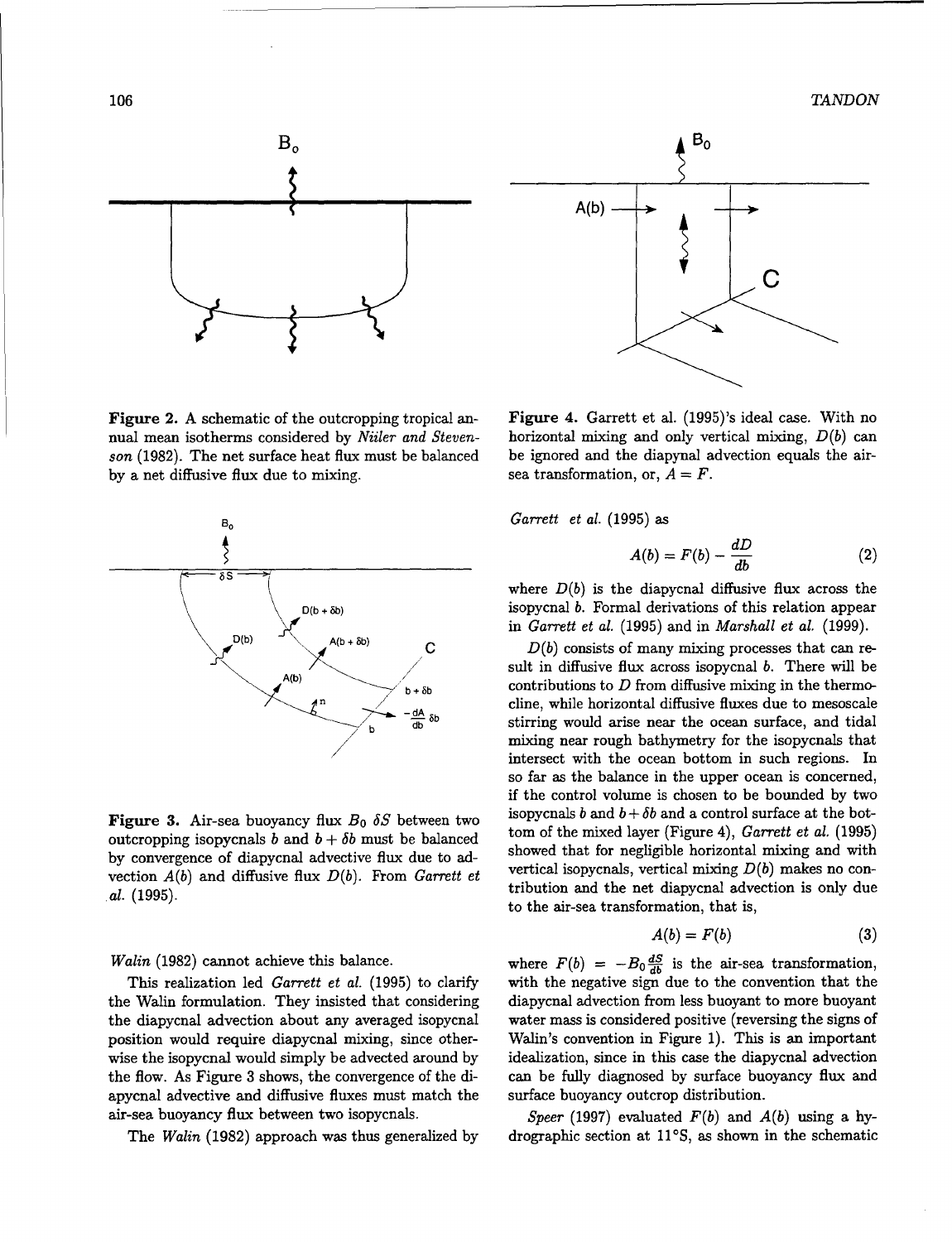

Figure **5. A** schematic showing the control volume for



Figure **6.** The ideal algorithm can no longer be expected to be valid if time-dependent effects are taken **2. Transformation Due to Mixed Layer** into account with entrainment at the mixed layer base. **Deepening**

Figure 5. These diagnostic calculations showed that distribution in the vertical by mixing achieves diapycnal the residual between  $A(b)$  and  $F(b)$  is significant, and advection across an isopycnal surface. Figure 7 shows therefore transformation due to the diffusive flux term an isopycnal that outcrops at position  $x_0$  due to vertical  $dD(b)/db$  must be considered. While this diagnostic mixing, and the buoyancy balance is shown on the right. calculation cannot be used to pinpoint which processes  $x$  is taken to be the direction normal to the outcrop contribute to the  $D$  term, *Speer* (1997) showed that the towards less dense waters. calculations are consistent with diapycnal mixing in the

steady state, but an accumulation within the isopyc-<br>diapycnal advection. However, a departure from these nals can be interpreted as a net inflow, and (2) can still conditions implies a net diapycnal advection. In parbe used. A steady state scenario neglects the role of di-<br>ticular, if a pre-existing mixed layer of depth  $-h+dh$ be used. A steady state scenario neglects the role of di-<br>apycnal advection due to time dependent deepening and<br>deepens to  $-h$ , as shown in Figure 8, *Garrett and Tan*shallowing of the mixed layer, at both seasonal and di- *don* **(1997)** show that the net diapycnal advection *FML* urnal timescales. Conceptual modifications are required is given **by**  $t_{\text{max}}$  is given by<br>to relax the steady state assumption for the water mass transformation balance as shown in Figure 6.

The next section considers diapycnal advection due to the ubiquitous process of mixed layer deepening and entrainment. Upwelling at the base of the mixed layer



**<sup>b</sup>**(left) and buoyancy distribution (right). The solid lines are before the mixing event and the dashed lines are after the mixing event.

the diagnostic calculation carried out **by** *Speer* **(1997).** and subsequent mixing results in water mass transformation which is conceptually very similar to that due to mixed layer deepening and entrainment at the base of the mixed layer. Regions of significant upwelling such as those found near submesoscale instabilities near fronts **ON** are considered next via an example from FASINEX  $(Weller 1991)$ . The final section considers whether the  $\frac{\partial^2 u}{\partial x^2}$  is a stirring due to mesoscale processes should be considered stirring due to mesoscale processes should be considered **... ..** as an independent process for water mass formation and hence considered to be independent of the transformation due to the mixed layer entrainment, or, do the two processes happen together, in series and are interdependent. The water mass transformation rates would only be additive in the former case. We conclude with a summary and unanswered questions.

*Garrett and Tandon* **(1997)** show that buoyancy re-

Executations are consistent with diapychal mixing in the With a uniform buoyancy gradient in the vertical and<br>thermocline. in the horizontal everywhere, the volume between the The formulation considered thus far has assumed successive isopycnals does not change, i.e, there is no

$$
F_{ML} = \frac{1}{\mathcal{T}} \int_0^{\mathcal{T}} \left[ \left( \frac{1}{b_{xi}} - \frac{1}{b_{xs}} \right) \Delta b - \frac{1}{2} b_{xx} b_x^{-3} (\Delta b)^2 \right] \left( w + \frac{\partial h}{\partial t} \right) dt \qquad (4)
$$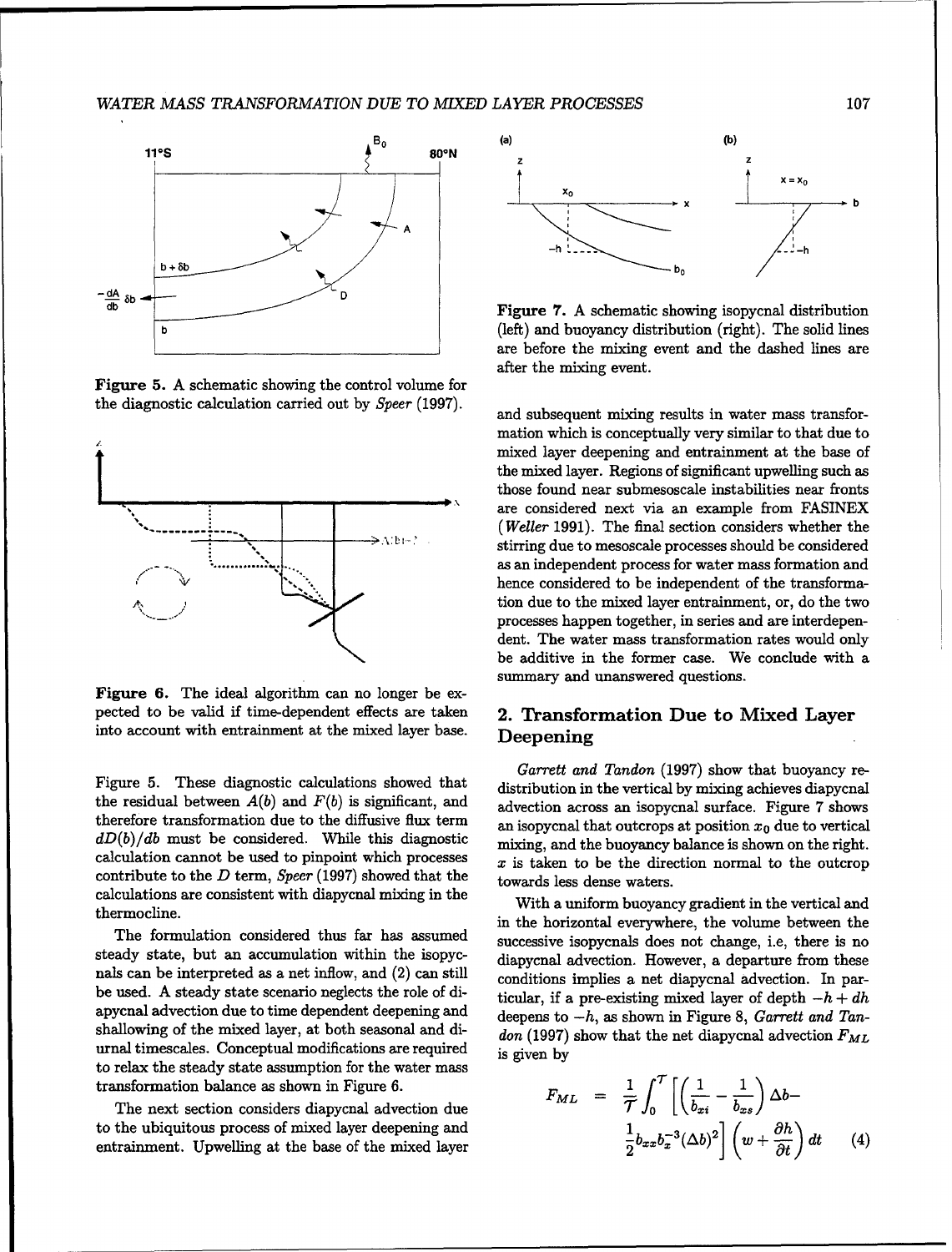108 *TANDON*



Figure 8. A schematic showing isopycnal distribution (left) and buoyancy distribution (right) for a preexisting mixed layer in presence of both  $b_{xx}$  and  $b_{xz}$ . The solid lines are before the mixing event and the dashed lines are after the mixing event.

to the gradients below the mixed layer (interior) and to the variation in buoyancy gradient and the increased surface mixed layer respectively,  $\Delta b$  is the buoyancy length of the isopycnal over which water masses get change at the mixed layer base before a deepening event, transformed. *h* is the mixed layer depth, w is the vertical velocity at the mixed layer base,  $b_{xx}$ ,  $b_x$  are buoyancy derivatives the mixed layer base,  $b_{xx}, b_x$  are buoyancy derivatives calculated at the surface, t is the time and  $\mathcal{T} = 1$  vr. for each deepening event  $w + \frac{\partial h}{\partial t} > 0$ , since the upwelling with vertical velocity *w* has an effect similar to mixing low and strong summer thermocline. Inclusion of syn-<br>optic summer forcing for this scenario leads to trans-<br>and subsequent deepening by *w* of

on both large-scale horizontal gradients and vertical cy-

Tandon and Zahariev (2001) have used the Marine 4.2 of this paper. Light Mixed Layer (MLML) experiment mooring observations (Plueddemann et al. 1995) which include both spring and fall mixed layer transitions and used a com- **3.** Transformation Due to Upwelling bination of mixed layer model results and hydrography Near Fronts *(daSilva et al.* 1994) to calculate the  $b_{xx}$  terms to get an order of magnitude estimate of  $F_{ML}$ . The sensitivity While the  $b_{xz}$  term was found to be small in Tandon



Figure 9. With meanders superposed on a mean isopyper unit outcrop length, the subscripts i and s refer cnal distribution,  $F_{ML}$  estimates are higher, both due

variation in buoyancy forcing, this contribution is up to  $F_{ML}$  is the integrated diapycnal advection over the year an order of magnitude smaller. Another set of mixed<br>for each depening event  $w \perp \frac{\partial h}{\partial x} > 0$  since the unvelling layer simulations includes an annual cycle wit low and strong summer thermocline. Inclusion of synand subsequent deepening by w  $\delta t$ .<br>The F<sub>ML</sub> expression above consists of two terms, the formation values several times larger than above, about the F<sub>ML</sub> expression above consists of two terms, the  $O(14)$  Sv at  $\sigma_t =$ first depending on vertical variation of horizontal buoy-<br>case is almost two orders of magnitude smaller if the ancy gradients and the second depending on the cur-<br>synoptic forcing is averaged daily and the diurnal cycle vature or the horizontal variation of the surface buoy-<br>is not resolved. The upper bound for the  $b_{xz}$  term at ancy gradients. Garrett and Tandon (1997) remark on the MLML experiment site is  $O(3)$ Sv. These estimates several cases in the limit as  $b_{xi}$ , the buoyancy gradi-<br>are likely to be underestimates since hydrographic data ent at the mixed layer interface and  $b_{xs}$ , the buoy-<br>average over isopycnal meanders, due to both increase ancy gradient at the surface vanish, showing that the in the curvature terms and an increase in the isopycnal singularity in (4) is no worse than the singularity in length (Figure 9). More details are presented in the ap- $F_{\text{air}-\text{sea}} = -B_0(dS/db)$ . The formulae need information pendix of Tandon and Zahariev (2001). Contribution on both targe-scale infinitely conceptually considered later in more detail in section<br>conceptually considered later in more detail in section

to averaging of synoptic events is also explored. Their and Zahariev (2001) away from the fronts, this need not calculations indicate that if hourly winds are used, the be the case near fronts. Mesoscale eddies (wavelength water mass transformation due to mixed layer entrain- $\sim$  500 km) strain the surface into O(100 km) tongues, ment has annual peak contributions of about  $O(4)$  Sv which leads to sub-mesoscale features of 20-50 km difor  $\sigma_t = 24.0$ . This is comparable to the annual trans- ameter which induce vertical velocities of O(40 m/day) formation attained by diapycnal mixing in the upper thereafter (e.g. Pollard and Regier (1992) for Frontal ocean water masses by Zhang and Talley (1998). How- Air-Sea Interaction Experiment site, Rudnick (1996) ever, with daily averaged winds and without diurnal and Rudnick and Luyten (1996) for the Azores front).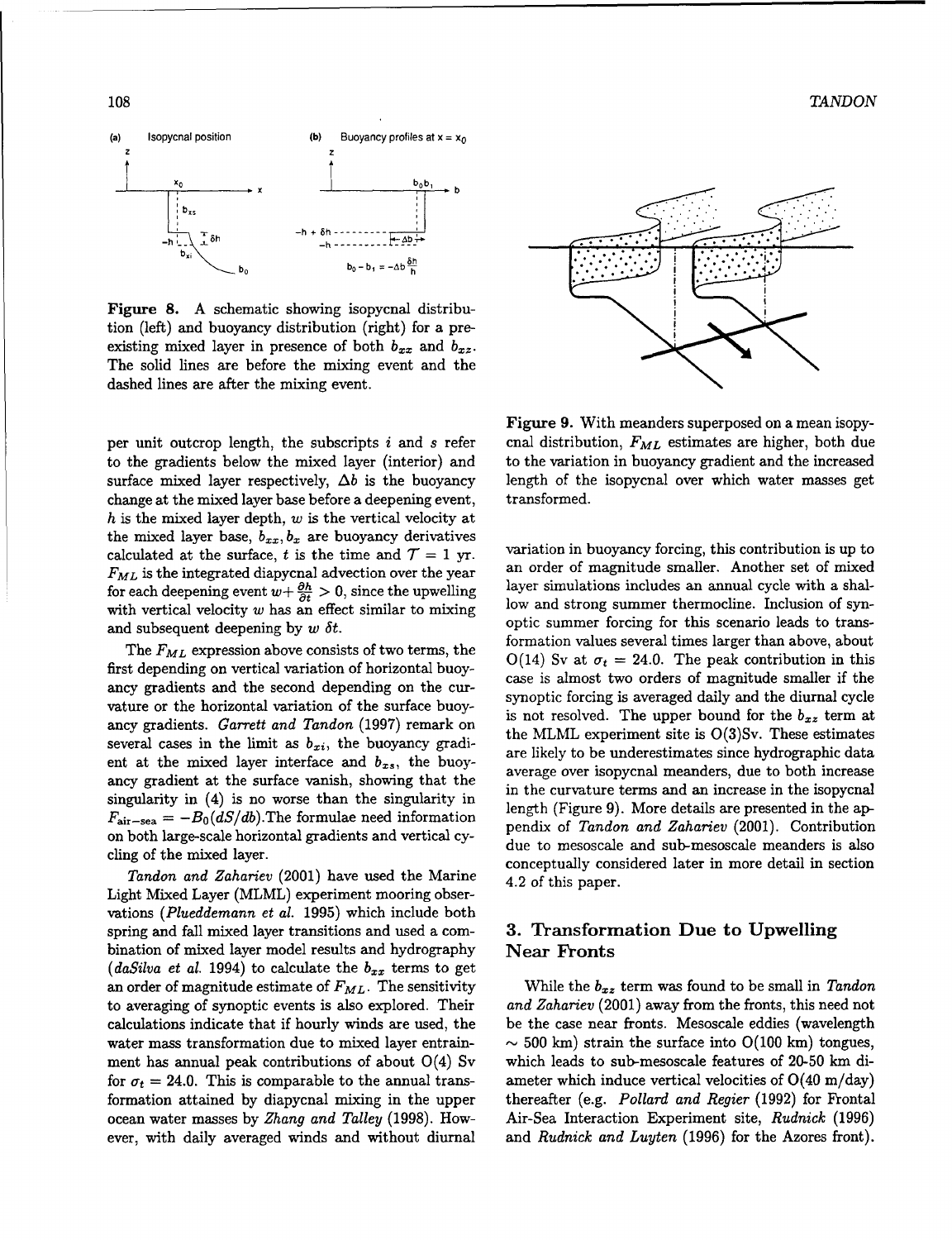Due to the rapid upwelling near the fronts, the upwelling at the base of the mixed layer  $\int_{w} d t > 0$  w dt dominates the deepening  $\int_{dh>0} dh$  in the  $F_{ML}$  term. Using typical FASINEX values of  $b_{xs} = 1.5 \times 10^{-7} \text{ s}^{-2}$  (for temperature gradient of  $1K/20$  km),  $b_{xx} = 1.5 \times 10^{-12}$ <br>  $m^{-1}s^{-2}$  and  $\Delta b = 10^{-3}$  m s<sup>-2</sup>. With upwelling of O(40  $\overline{A_{Ekman}(b) + B_{Ekman}(b + \delta b)}$  $m^{-1} s^{-2}$  and  $\Delta b = 10^{-3}$  m s<sup>-2</sup>. With upwelling of O(40  $\uparrow$  A<sub>Ekman</sub>(b) m/day) along half the length of a convoluted frontal length of 3000 km, the annualized transformation val-  $\qquad \qquad$ ues are  $O(0.2 \text{ Sv})$  for the  $b_{xx}$  term and  $O(5 \text{ Sv})$  for the  $b_{xz}$  term. The  $F_{ML}$  term is therefore likely to have a greater contribution from  $b_{xz}$  term and upwelling near  $sub-mesoscale features.$   $\leftarrow$   $\leftarrow$   $\leftarrow$   $\leftarrow$   $\leftarrow$   $\leftarrow$   $\leftarrow$   $\leftarrow$   $\leftarrow$   $\leftarrow$   $\leftarrow$   $\leftarrow$   $\leftarrow$   $\leftarrow$   $\leftarrow$   $\leftarrow$   $\leftarrow$   $\leftarrow$   $\leftarrow$   $\leftarrow$   $\leftarrow$   $\leftarrow$   $\leftarrow$   $\leftarrow$   $\leftarrow$   $\leftarrow$   $\leftarrow$   $\leftarrow$   $\leftarrow$   $\leftarrow$   $\leftarrow$   $\leftarrow$   $\leftarrow$   $\leftarrow$   $\leftarrow$ 

are particularly sensitive to the resolution of synoptic events and sub-surface density structure near fronts. **b** It is also reasonable to ask whether these effects are already assumed to be present in a horizontal diffu- Figure **10.** An illustration showing the modified consive flux due to mesoscale stirring. Inspired by  $Gar-$  trol volume.  $A_{\text{Ekman}}(b)$  refers to the wind-driven diapyrett's review (this volume) as well as Nakamura (1996) cnal volume flux past the control volume surface b, while and *Winters and D'Asaro* (1996), we next ask, under  $A_{\text{Bolus}}(b)$  or  $A_{\text{eddy}}(b)$  refers to the diapycnal volume flux what circumstance can these two processes result in wa- due to the mesoscale eddies past this control surface. ter mass transformation independent of each other and The lower control surface  $C$  is the base of the winter when must they be considered interdependent. mixed layer. Dashed vertical lines show the lateral con-

# Mesoscale-Mixed Layer Interaction control surfaces for the thermodynamic method.

Horizontal stirring due to mesoscale eddies and subsequent mixing would contribute to  $D(b)$ , and sub-<br>mesoscale upwelling contributes to  $F_{ML}(b)$ . How should isopycnic/diapycnic and allows comparison of these dimesoscale upwelling contributes to  $F_{ML}(b)$ . How should the distinction be made between water mass transfor- verse physical processes under a single framework. mation due to these two processes? How do we ensure The terms that are most readily calculated from clithat the transformation isn't being diagnosed multiple matological data in the above framework are  $A_{\text{Ekman}}$ times under different processes which are in series (and and  $F_{\text{air-sea}}$ , e.g. the recent evaluations of  $A_{\text{Ekman}}$  and hence not independent? These questions are clearly re- Fair-sea for the Southern Ocean by *Speer* et al. (1997). lated to the how the resolved and unresolved processes The evaluation of  $A_{\text{Ekman}}$  is generally done followare defined. ing isopycnal surfaces around the annual cycle. How-

and Tandon 1997; *Marshall* et al. 1999, Nurser et dynamic methods can be chosen differently as long as al. 1999) has concentrated on expanding (2) heuristi-<br>they coincide at the winter mixed layer depth. Thus, cally in terms of the physical processes, which can be a modified control volume for the dynamic calculation written as can be chosen (Garrett and Tandon 1997) such that this

$$
A(b) = A_{\text{Ekman}}(b) + A_{\text{eddy}}(b) + A_{\text{mean}}(b) \qquad (5)
$$

$$
= F_{\text{air-sea}} + F_{ML} - \frac{dD_{\text{eddy}}}{db} - \frac{dD_{\text{int}}}{db} \quad (6)
$$

with (5) for the dynamics which must balance (6) for cycle. the thermodynamics. The dynamical processes are the diapycnal volume flux due to wind forcing (Ek- 4.1. The triple decomposition into mean, eddy, man), mesoscale diapycnal volume flux, and the mean and turbulent flow geostrophic flow across isopycnals. The thermodynamic processes are the air-sea transformation  $F_{\text{air-sea}}$ , the While choosing a fixed control volume as described contribution due to mixed layer entrainment  $F_{ML}$ , hor- above simplifies the diagnostic evaluations of the dyizontal mixing due to eddies  $dD_{\text{eddy}}/db$ , and the interior namic terms in (5), the issues concerning the decompo-



trol surfaces for the dynamic method; the instantaneous 4. Mesoscale Stirring and isopycnal positions shown as solid lines form the lateral

Recent understanding (Speer et al. 1997; Garrett ever, the control volumes for the dynamic and thermoconsists of the volume between the vertical projections of the isopycnal surfaces below the winter mixed layer to the surface (Figure 10). Therefore, this modified controlled volume does not change much during the annual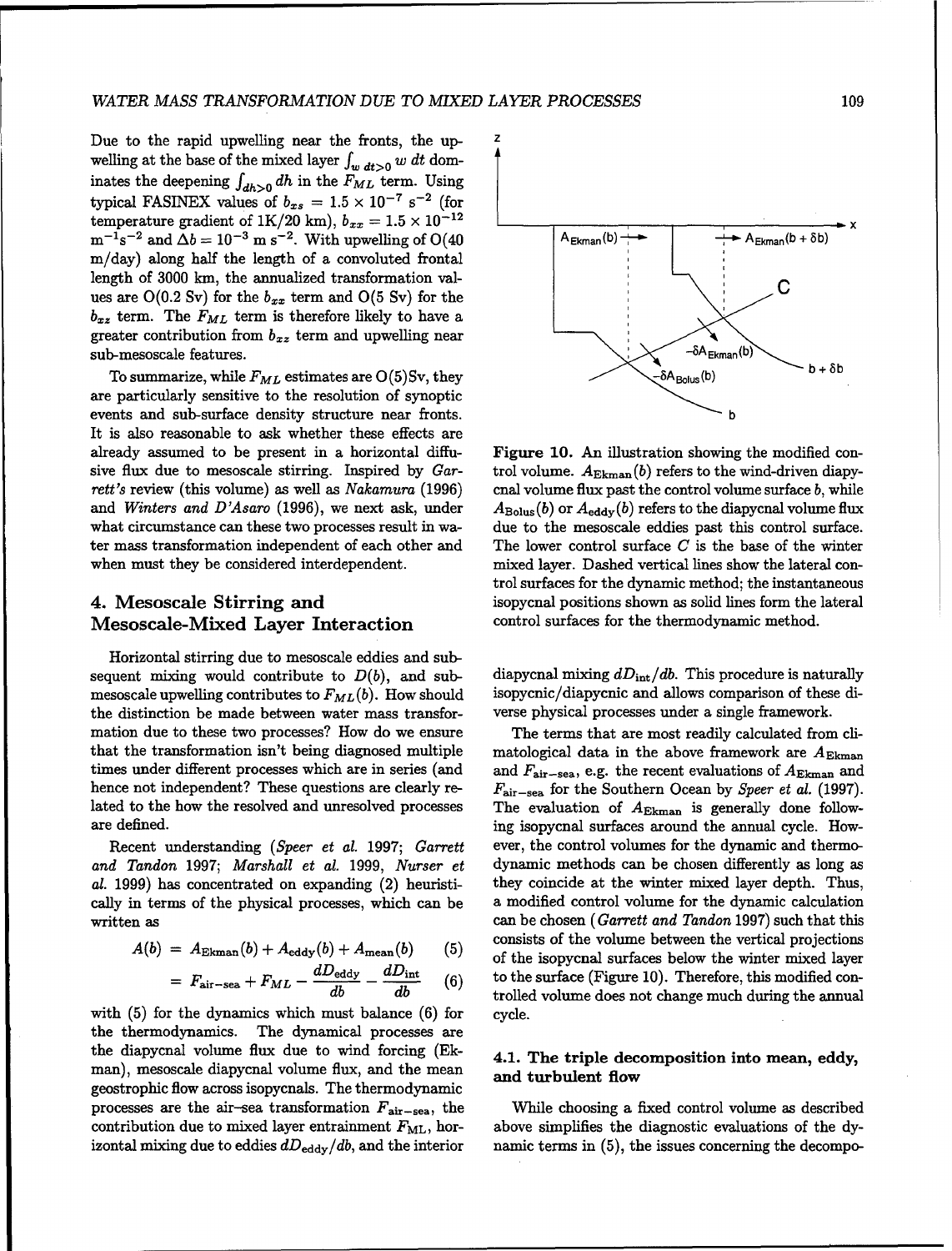sition and overlap of the thermodynamic terms in (6) still remain. To clarify the role of horizontal stirring  $dD_H/db$  and mixed layer entrainment  $F_{ML}$ , following *Davis* (1994) and *Garrett* (this volume), we apply the triple decomposition to the water mass transforma- *db* Davis (1994) and Garrett (this volume), we apply the<br>triple decomposition to the water mass transforma-<br>tion ideas. As these authors stress, such a decompo-<br>tion is the eddy stirring horizontal diffusive flux and<br>tion pos sition necessarily presupposes a gap in time (or space)  $F_{ML}(v_m)$  is the contribution to water mass transfor-<br>realize such that a three case decomposition can be defined in the to mixed layer deepening and entrainment. scales such that a three-way decomposition can be de-<br>final. For the matic procedure formation dismostics both evaluated about the mean isopycnal positions. fined. For the water mass transformation diagnostics both evaluated about the mean isopycnal positions.<br>the buoyancy field is split into the mean eddy and tur-<br>Following the triple decomposition suggested above. the buoyancy field is split into the mean, eddy, and tur-<br>hydent parts. The diapycral advection  $y_{\text{right}}$  is also split if the eddies are resolved in this framework, the water bulent parts. The diapycnal advection  $u_n$  is also split if the eddies are resolved in this framework, the water into three parts, each representing the wasneed wand mass transformation balance becomes into three parts, each representing the mean, eddy, and turbulent advection (subscripts m,e, and t respectively) across the mean buoyancy surface, i.e,

$$
b = b_m + b_e + b_t \qquad \text{and} \qquad (7)
$$

$$
u_n(b_m) = u_{n_m}(b_m) + u_{n\ell}(b_m) + u_{n\ell}(b_m). \quad (8)
$$

Here we envisage the mean buoyancy field  $b_m$  to be<br>the modified mean buoyancy field (Killworth 2001, M<sub>c</sub> The contributions in eq. (11) and eq. (13) are the same the modified mean buoyancy field *(Killworth 2001, Mc-*<br>The contributions in eq. (11) and eq. (13) are the same Dougall and McIntosh 2001) although for the large scale due to the choice of control volume in Figure 10. How-<br>ever, the contributions in eq. (12) and eq. (14) are water mass transformation diagnostics the difference ever, the contributions in eq.  $(12)$  and eq.  $(14)$  are with Eulerian mean buoyancy field is probably small.  $\frac{d}{dr}$  different. In this case, the diapychal advection due to horizontal mixing by the eddies and the contribution We denote () for averaging over a time scale large com-<br>due to mixed layer entrainment are in parallel if the pared to turbulence but small compared to that of the due to mixed layer entrainment are in *parallel* if the budgets are considered about the mean buoyancy sureddies and  $\langle \rangle$  > for averaging over a time scale large budgets are considered about the mean buoyancy sur-<br>surveyed to the table of the relation but check are presented to faces  $(b_m)$  that do not resolve the eddies as compared to that of the eddies but short compared to  $\frac{\text{faces } (b_m)}{\text{However, these two processes are in series if budgets}}$ that of the mean. Substituting into the instantaneous buoyancy equation and subsequent averaging over the are considered for eddying buoyancy surfaces  $(b_m + b_e)$ turbulent time-scales and the eddy time scale yields  $\frac{1}{4}$ , where eddying isopycnals are defined by

$$
u_{nm} \cdot \frac{\partial b_m}{\partial n} + \langle u_{ne} \cdot \frac{\partial b_e}{\partial n} \rangle = -\langle u_{nt} \cdot \frac{\partial b_t}{\partial n} \rangle \qquad (9)
$$

The right hand side of eq. (9) is the  $-\frac{\partial D}{\partial x}$  term and the correspond to the estimates for  $F_{ML}(b_m)$ , while the esterms on the left hand side are mean and eddy advec- timates earlier near frontal zones (section 3) correspond tion of mean and eddying isopycnals respectively. This to the latter case  $F_{ML}(b_m + b_e)$ . equation is subject to the surface boundary condition

$$
\langle w_e b_e \rangle + \langle \overline{w_t b_t} \rangle = B_0 \tag{10}
$$

anced by both the vertical buoyancy flux due to eddies solving simulations (e.g. *Nurser et al.* 1999) and data and turbulent flux at the surface. Garrett (this volume) based evaluations which are based on localized mixed discusses the buoyancy variance budget for this decom-<br>layer simulations (Tandon and Zahariev 2001). More

not resolve eddies, then the transformation relationship can be written in terms of buoyancy balance about  $b_m$ : transformation in the upper ocean-do the mesoscale

$$
A(b_m) = A_{\text{mean}}(b_m) + A_{\text{eddy}}(b_m) + A_{\text{Ekman}}(b_m)(11)
$$

110 *TANDON*

$$
= F(b_m) - \frac{dD_H}{db}(b_m) - F_{\text{ML}}(b_m) - \frac{dD_v}{db}(b_m)
$$
\n(12)

$$
A(b_m) = A_{\text{mean}}(b_m) + A_{\text{eddy}}(b_m) + A_{\text{Ekman}}(b_m) \quad (13)
$$
  
mean buoyancy surface, i.e,  

$$
b = b_m + b_e + b_t \qquad \text{and} \qquad (7)
$$

$$
= F(b_m + b_e) - F_{\text{ML}}(b_m + b_e) - \frac{dD_v}{db}(b_m + b_e)
$$

$$
= F(b_m + b_e) - F_{\text{ML}}(b_m + b_e) - \frac{dD_v}{db}(b_m + b_e) \quad (14)
$$

and the eddy-stirring component  $\frac{dD_H}{db}$  does not arise. modified mean density that averages over a time scale long compared to the turbulence but short compared to the eddies. Thus the  $F_{ML}$  estimates computed by Tandon and Zahariev (2001) (section 2) which are based on if the mean flow is considered steady at long time-scales. mean monthly isopycnals that average over the eddies

### **5. Discussion**

The uncertainty in  $F_{ML}$  remains unacceptably high thus suggesting that the surface buoyancy flux is bal-<br>in both model based estimates of coarse non-eddy reposition. The position of the settlement of the settlement of the settlement of the settlement of the settlement of the settlement of the settlement of the settlement of the settlement of the settlement of the settlement o progress. While considering budgets in an eddy resolv-4.2. Mesoscale transformation and **the** ing framework, the water mass transformation due to entrainment contribution: In series or parallel? eddies happens in series with diapycnal mixing and en-If the diagnostics are done in a framework that does trainment. In this case, another significant concern is<br>t resolve eddies, then the transformation relationship identifying the rate controlling process for diapycnal eddies define the rate at which net diapycnal advection will happen or does it primarily depend on the rate at